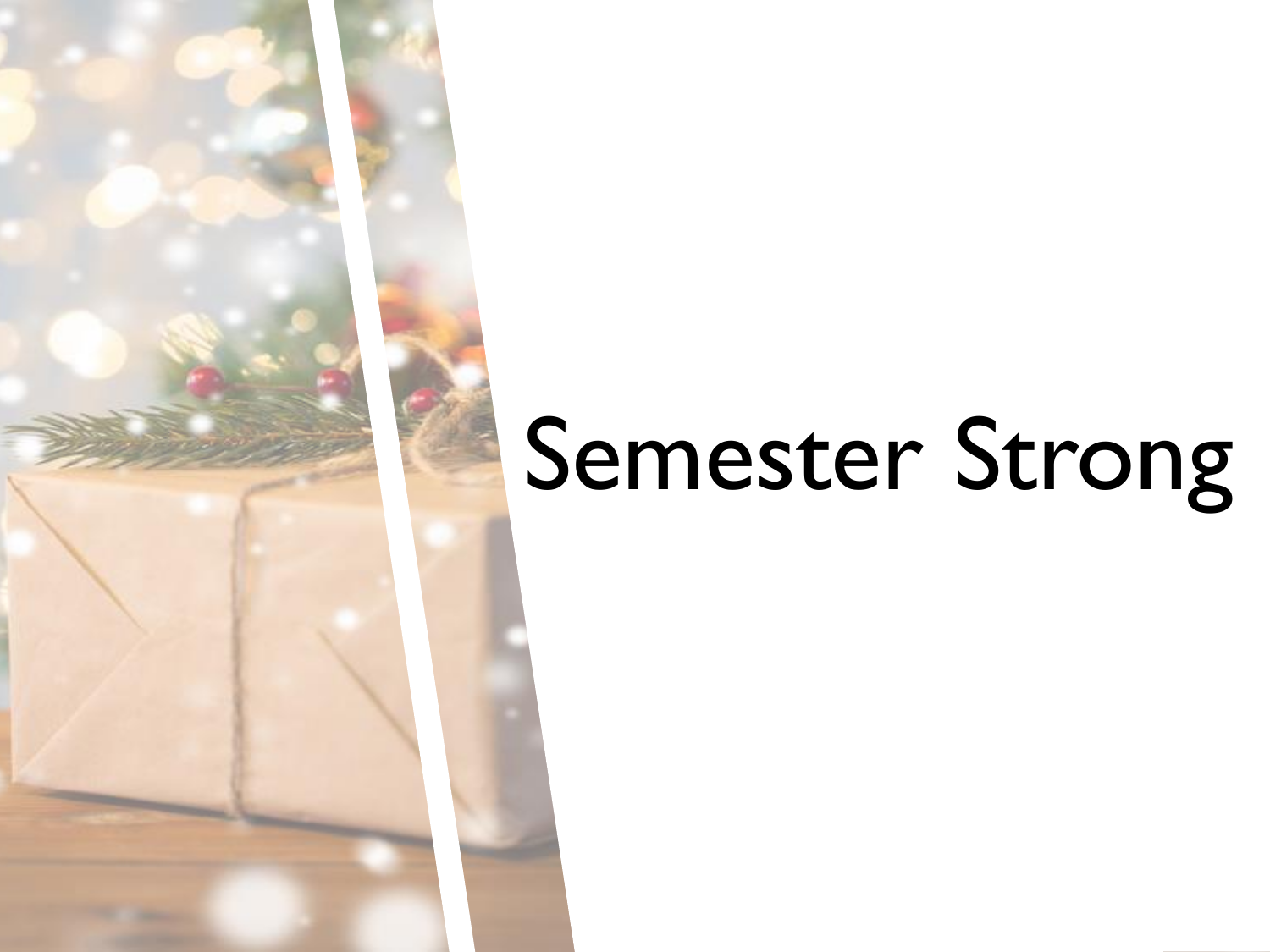

You did it! You survived your first semester of all-nighters, pop quizzes, random roommates, living on your own, and so much more.

A tale of caution…don't let yourself think that since Christmas break is in sight that you can start slacking off. This is actually the most important part of the semester. To end with solid final grades, make sure your hard work is worth it, and ensure that you've retained everything you learned this semester, you should strive to finish your semester strong.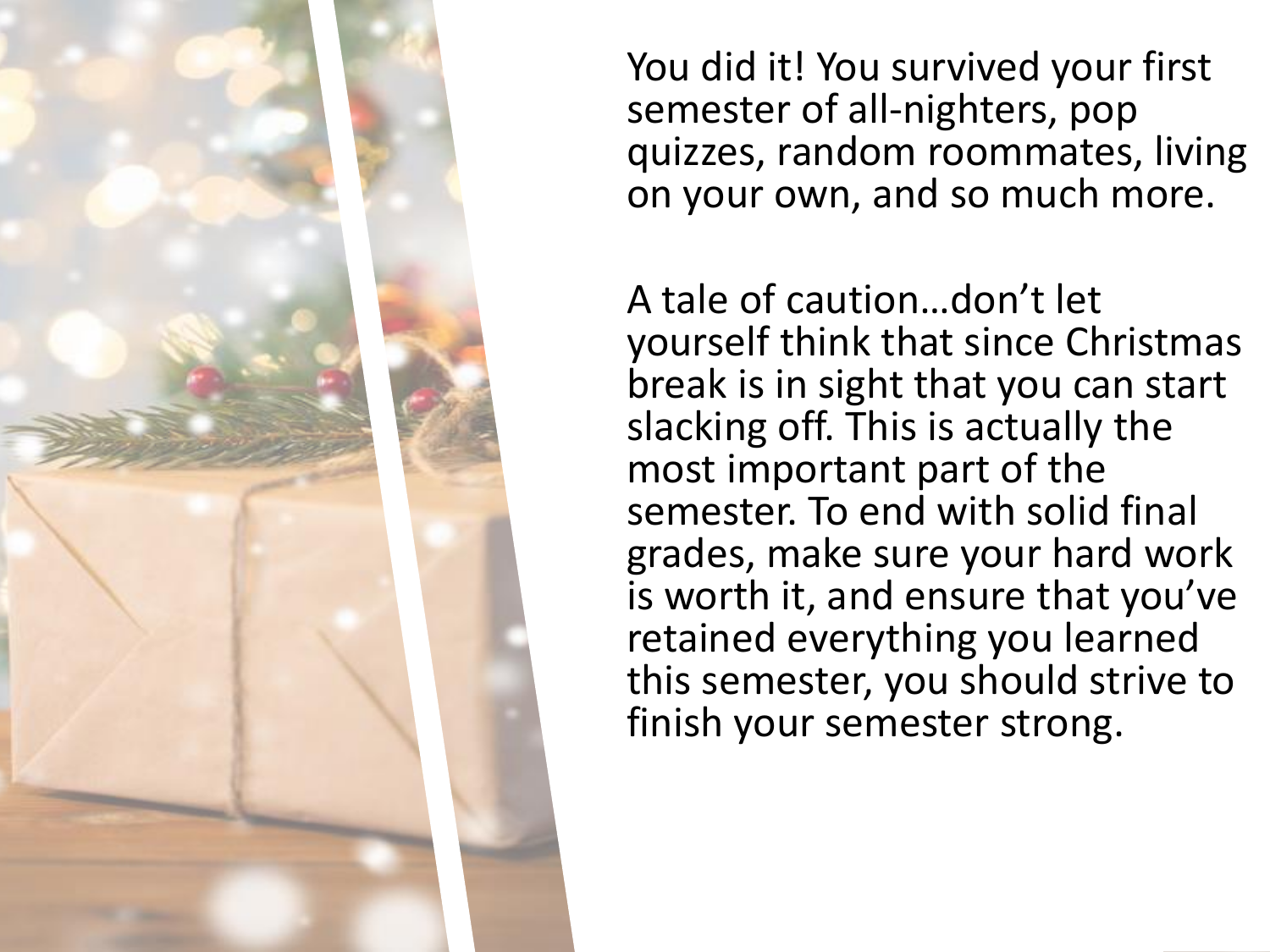

## **Figure Out Your Exam Schedule**

This may seem obvious but finals are not on the same schedule as your classes. The times for finals can generally be found in your class syllabus or on your school's website under the semester's official calendar. Make sure that you write down your final exams in your calendar.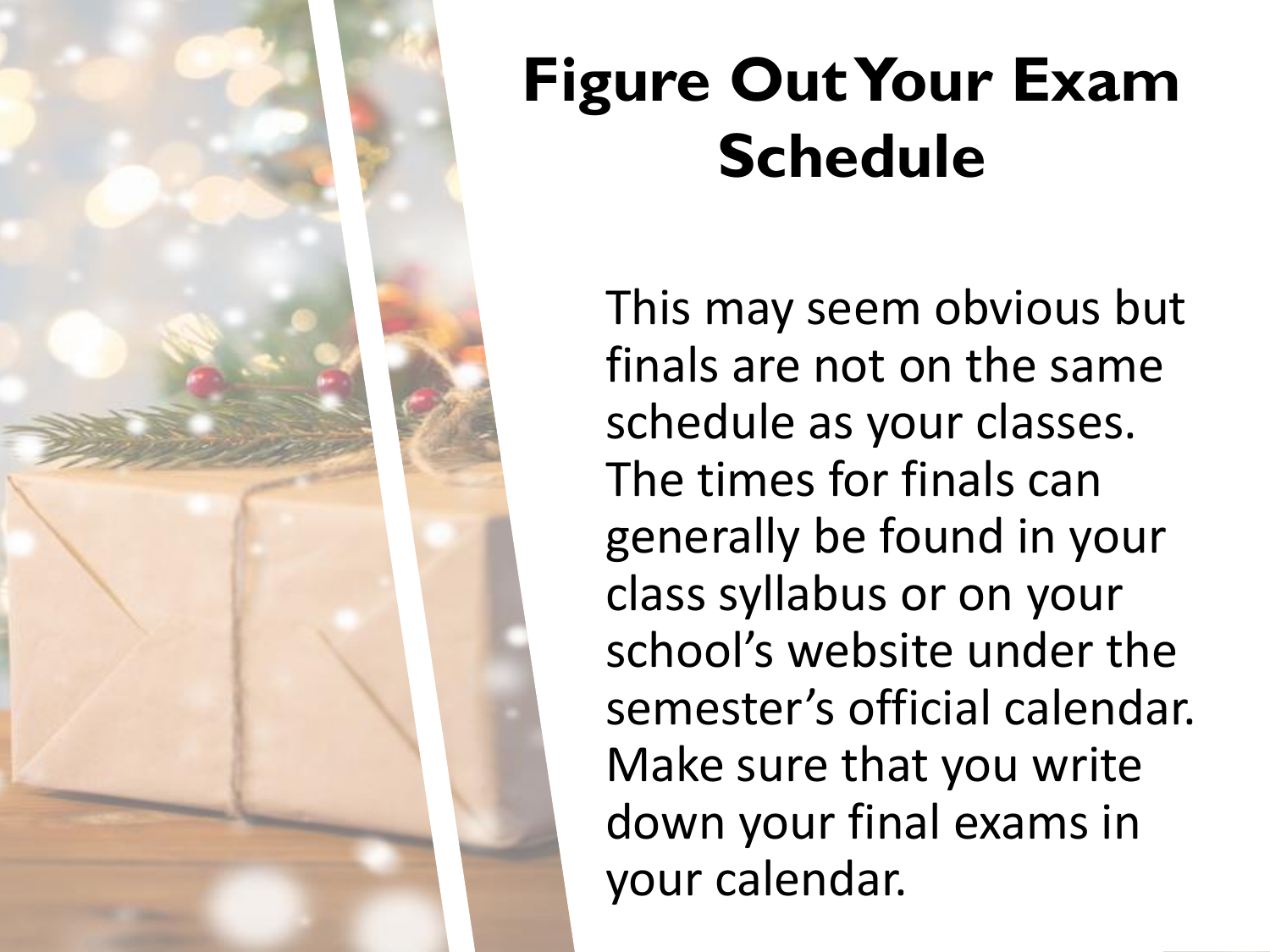

### **Make a Study Schedule for Your Exams**

The end of the semester does come with a lot of fun and exciting things, but ending your classes well is the most important and should be the main focus of each day. Go ahead and write down times in which you plan to study and finish assignments for each of your classes. You will have less anxiety about being ready for your exams because you have a game plan.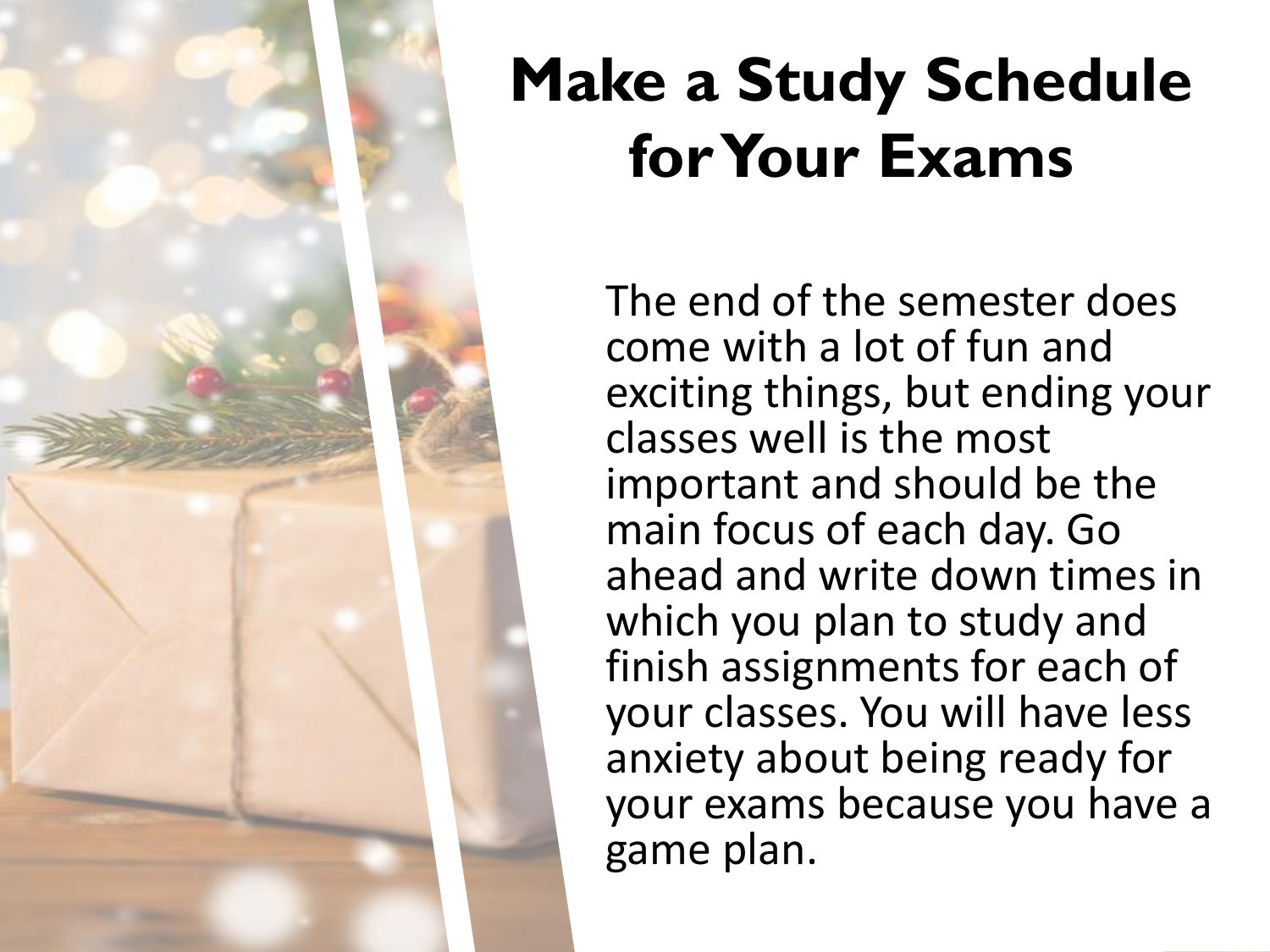

#### **Don't Do It Alone**

You're surrounded by others who also need to study and are feeling the weight of finals. Find a friend, roommate, or classmate and quiz each other on your study guides. Don't be afraid to ask for help. Your classmates are right alongside you through these last few stressful days, so work together towards success!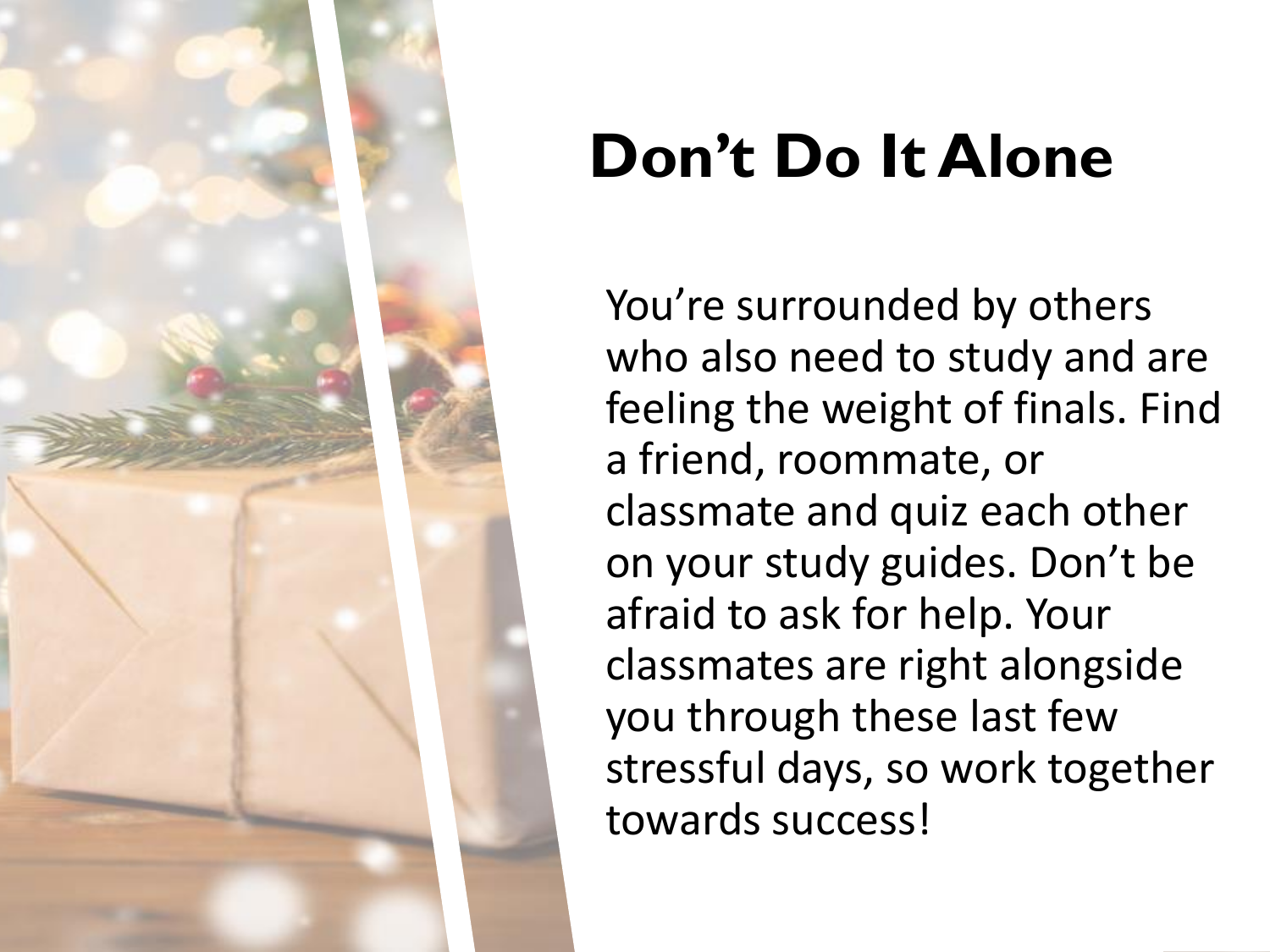

## **Make Sure All of Your Tech Works**

Now is not the time that you want your computer to crash. You have notes, papers and projects all saved on there. If you worry that there is any type of issue with your computer, make sure to stay on top of it and be prepared to make other arrangements to complete your assignments and study for your finals.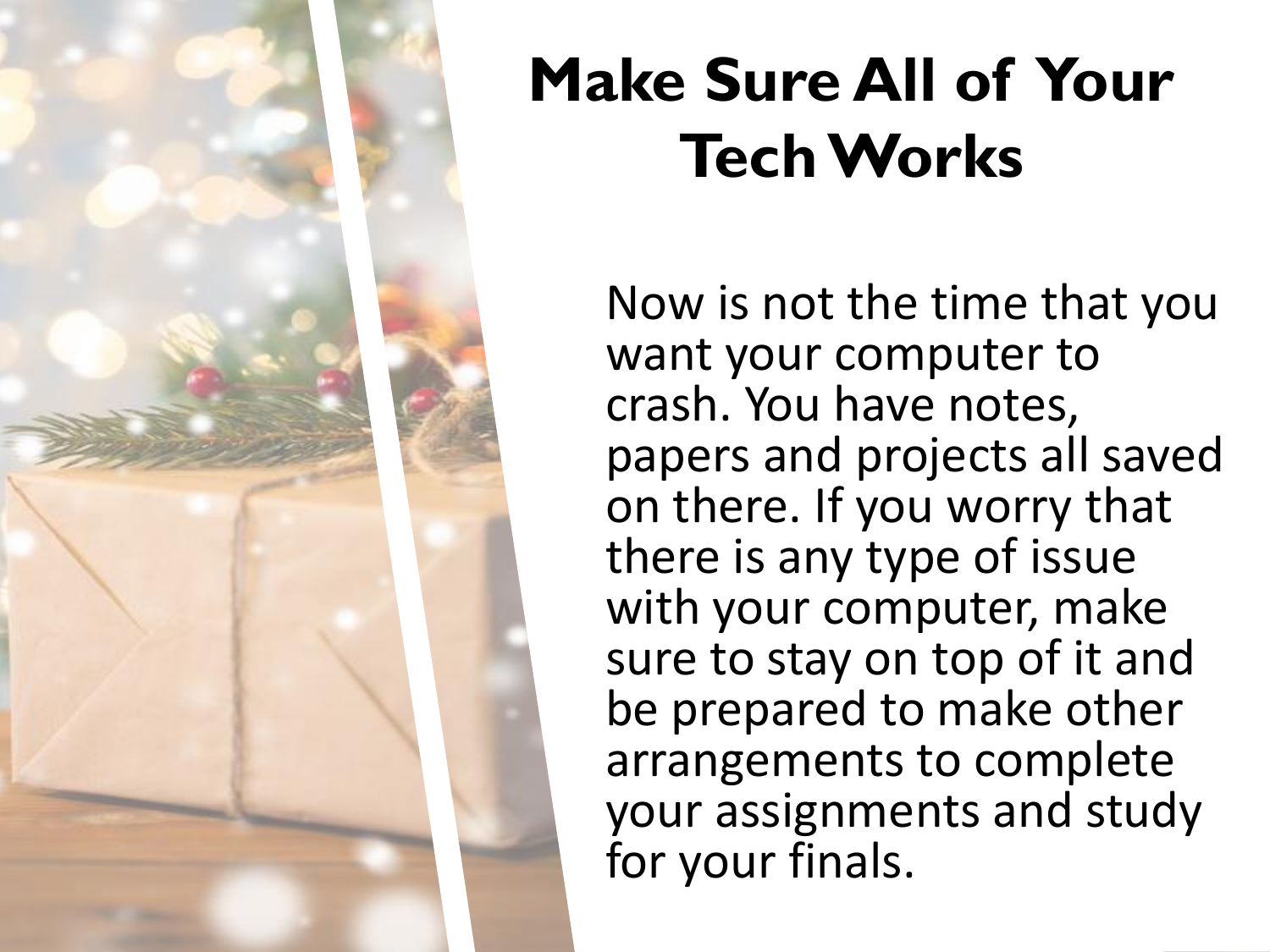

### **Don't Forget About Your Textbooks**

If you have rented textbooks at the start of the semester, you have to return them or be charged an overdue fee. Also, many students find they can sell textbooks they bought and get some money back, but don't expect it to be as much money. Bookstores typically buy back used books for students to resell the next semester. Some books you may want to keep for personal use for your major. However, it is easy to forget in the rush to get home for break.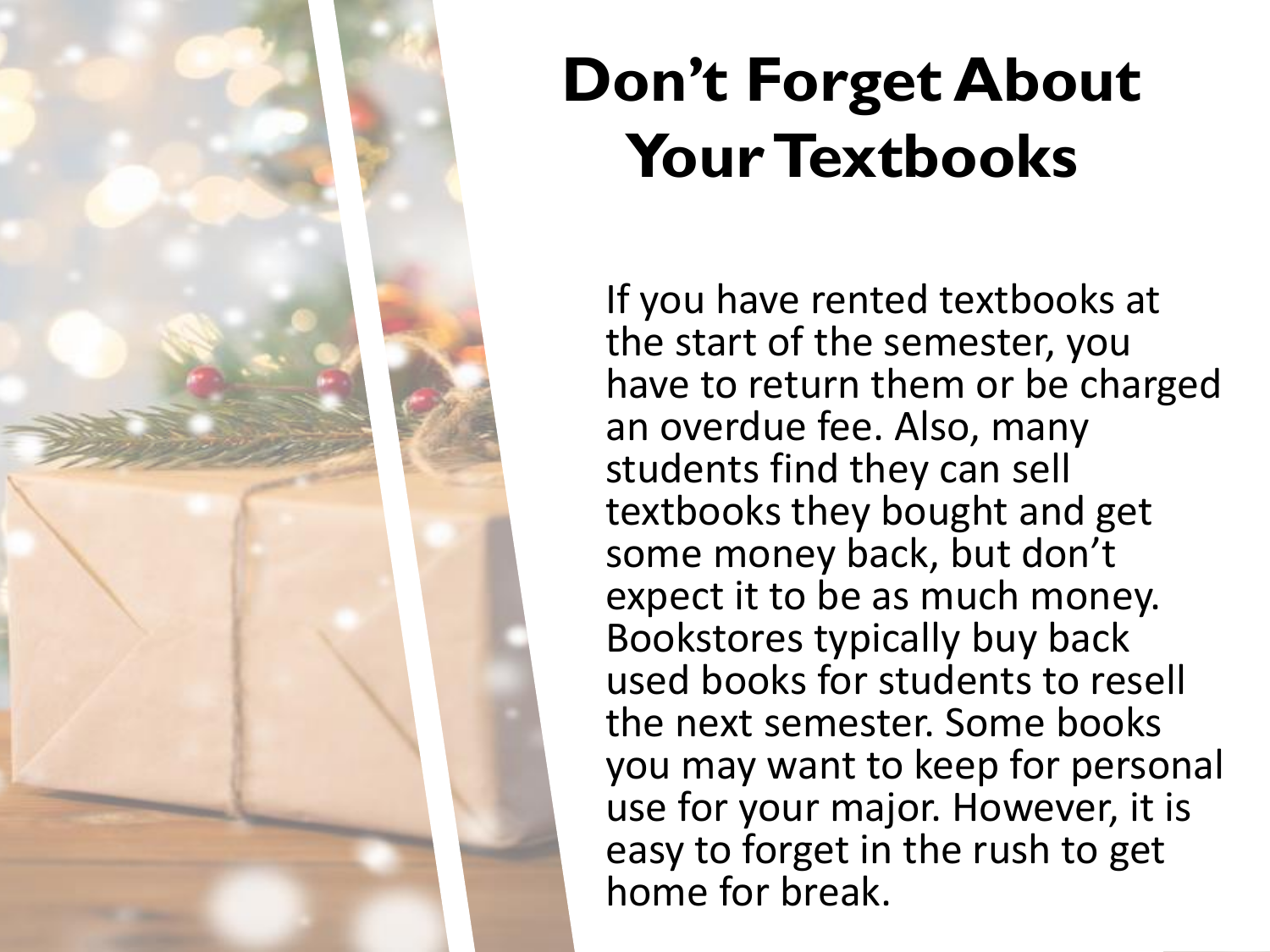

### **Don't Wait Last Minute to Pack**

Procrastinating will only increase your stress! You will probably want to spend your last nights of the semester hanging out with friends instead of frantically packing.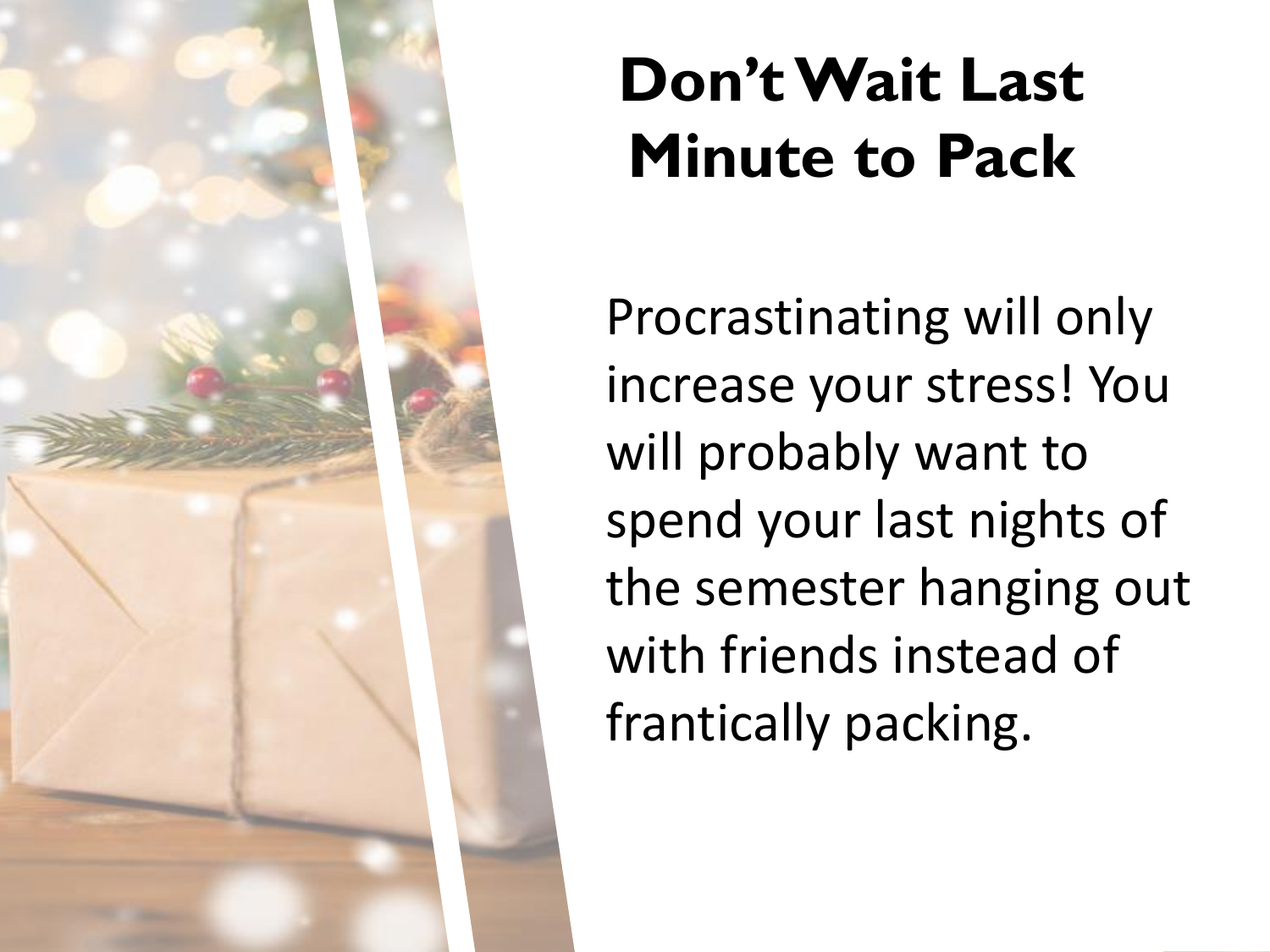

## **Clean Before Leaving School**

In the stress of finals and rush to get home for the holidays, it is easy to let cleanliness go. Remember usually winter breaks lasts a few weeks so your dirty dishes, perishable foods, and overflowing trash are going to be a lot worse after a break if you don't take care of them before leaving.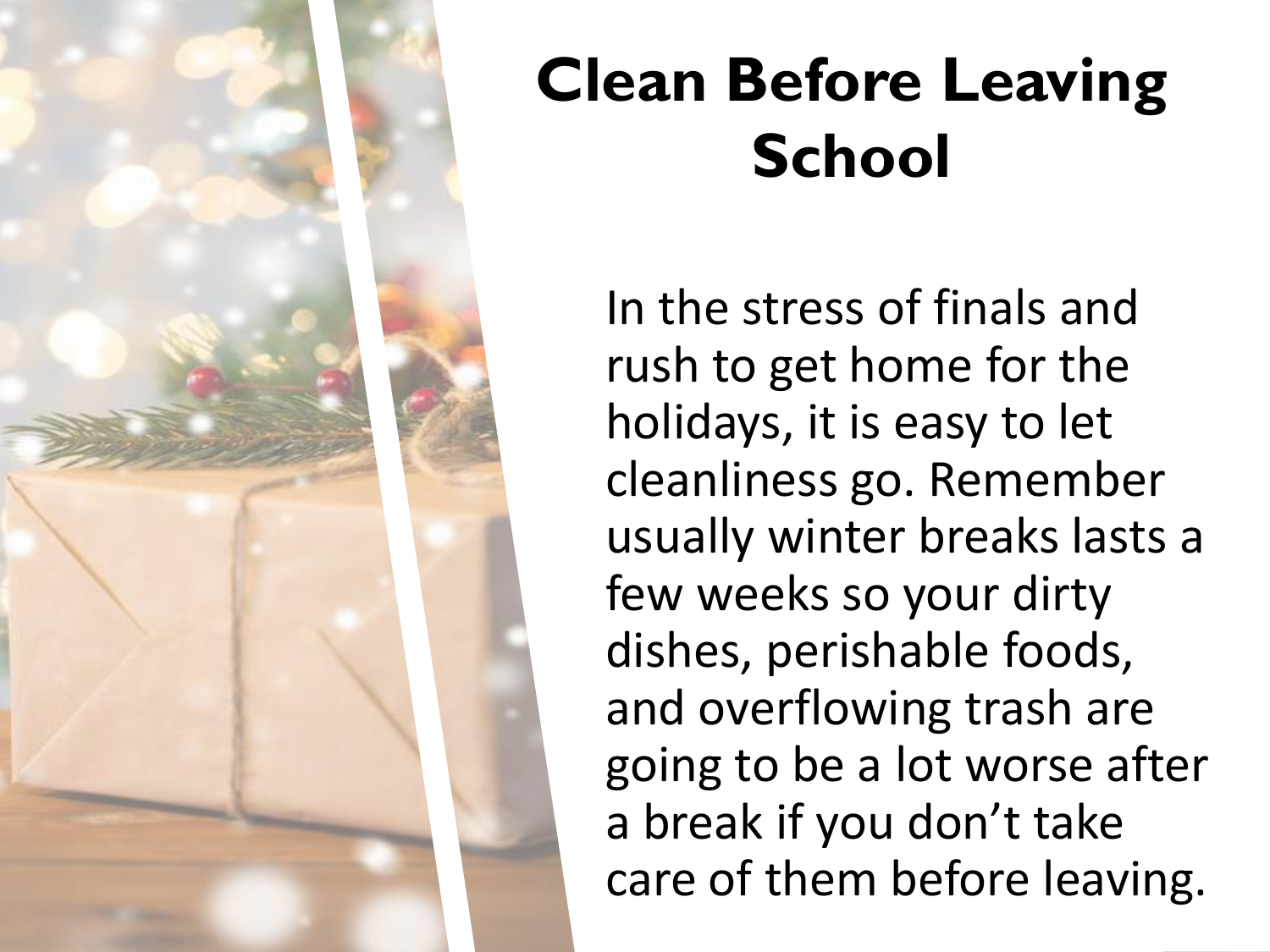

#### **Thank Your Professors**

This may sound odd, but thank your professors. If you have had an amazing professor who really positively affected your semester, let them know. Going out of your way to thank them is a great way to begin making contacts for good academic references. You never know when you might need a reference or recommendation for a job, scholarship, program, or leadership opportunity.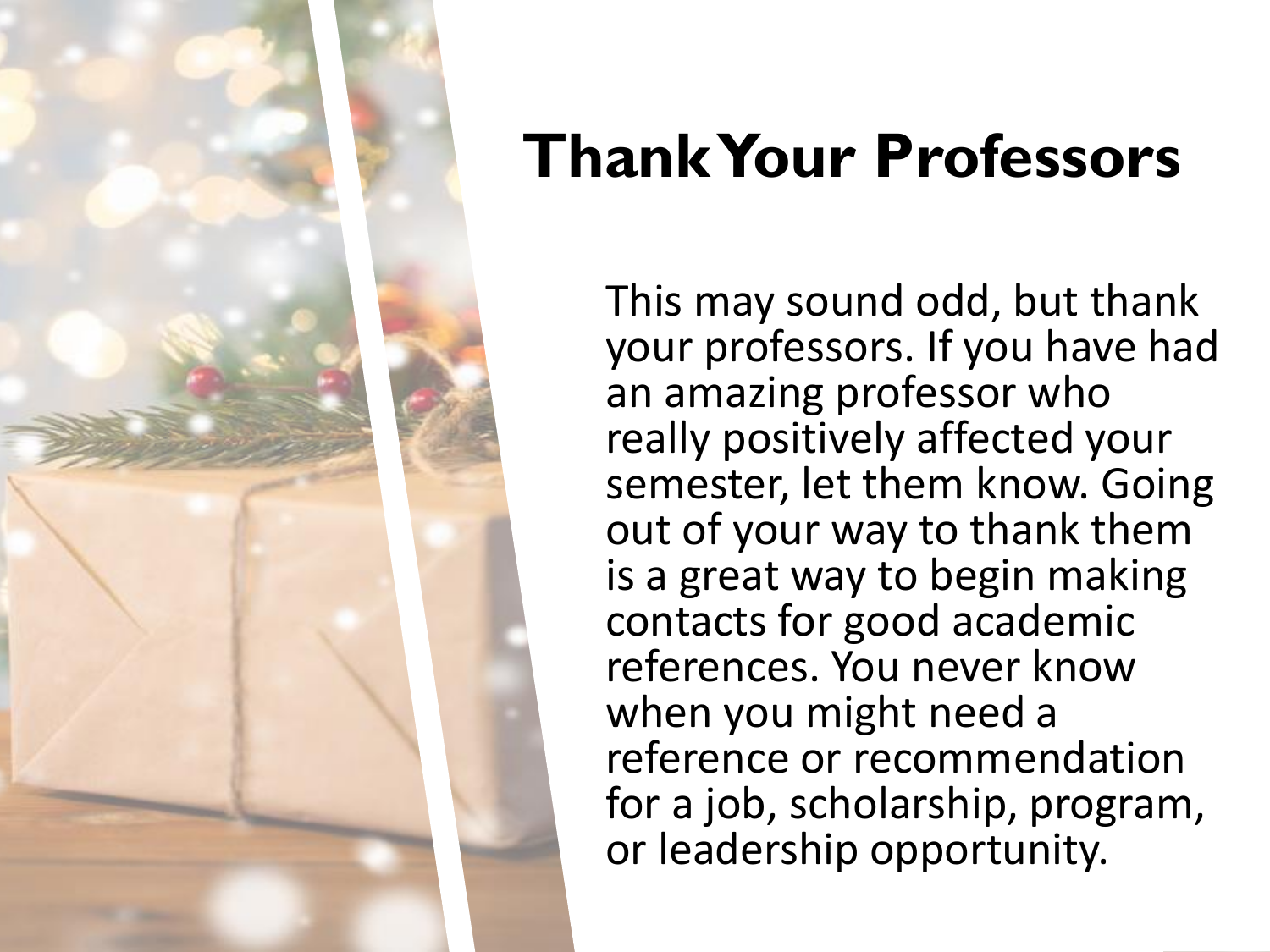

## **Eat, Drink and Sleep**

The most important thing is to remember to eat, drink and sleep. Staying physically and mentally strong will definitely help you stay present while you study and take tests. Your health is the most important thing, so take care of yourself. Go to bed early so you can wake up refreshed and ready for each day's challenges. Set yourself up for success by doing these things one day at a time.